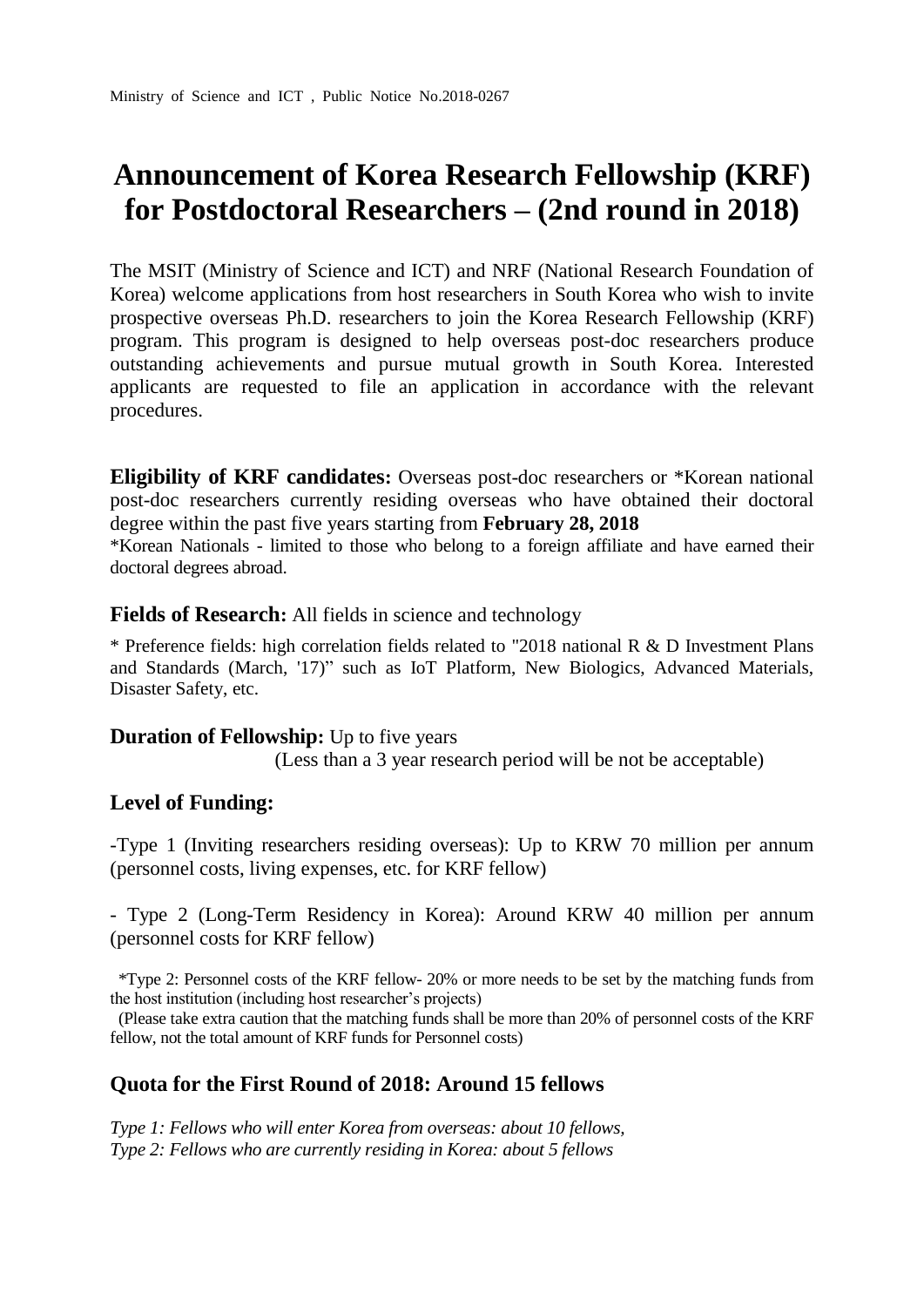# **Qualifications:**

- **Host institution:** Government supported research institutes, national and public research institutes, universities and university-affiliated research institutes, corporate research institutes\*.
	- \* Corporate research institutes are those established as SMEs and venture businesses under Article 14 (1) of the Basic Research Promotion and Technology Development Support Act and Article 16 (1) of the Enforcement Decree of the same Act.

## **- Overseas post-doc researchers(KRF Candidates)**

**(Type 1)** Foreign national or \*Korean national post-doc researchers currently residing overseas that have received their doctoral degree within the past five years **(as of February 28, 2018)**

\*Korean nationals - limited to those who are residing overseas and have earned their doctoral degrees abroad.

**(Type 2)** Foreign national post-doc researchers currently residing in Korea that have received their doctoral degree within the past five years **(as of February 28, 2018)**

**\* Please note that KRF candidates need to have obtained their physical doctoral degree certificate or diploma as of the date of February 28, 2018. As a rul e, provisional certificates are not accepted. Proof of work as a postdoctoral fellow without submitting the copy of actual degree certificate is not accept ed.**

## **How to apply:**

- **1) Application submission period: May 18th(Fri.) to June 21st(Thur.), 2018 (6 p.m.)**
- **\*** Approval from their host institutions on ERND: by **June 22 nd(Fri.), 2018 (6 p.m.) (Date/Time is based on Korea Local Time (UTC/GMT +9 hours)**

## **2) Application from the Host Researcher in South Korea**

Applications for the KRF program must be submitted to ERND system of NRF by host researchers in South Korea through the head of his/her institution. Overseas researchers wishing to participate in the KRF program are advised to establish contact with a host researcher in their field and to ask him/her to submit an application.

**3) Submission of KRF Application:** Online submission via the research support system (ERND) of the National Research Foundation of Korea [\(http://ernd.nrf.re.kr\)](http://ernd.nrf.re.kr/) by the host researchers by June 21st 2018, and approved by their host institutions by June  $22<sup>nd</sup> 2018.$ 

※ Applications will be accepted only for projects that obtain approval from their host institutions within the application period.

※ Application should be uploaded on the ERND system by the host researcher (KRF applicant)'s ERND account not by the KRF candidate's.

※ Please confirm the deadline (the application shall be prepared within the deadline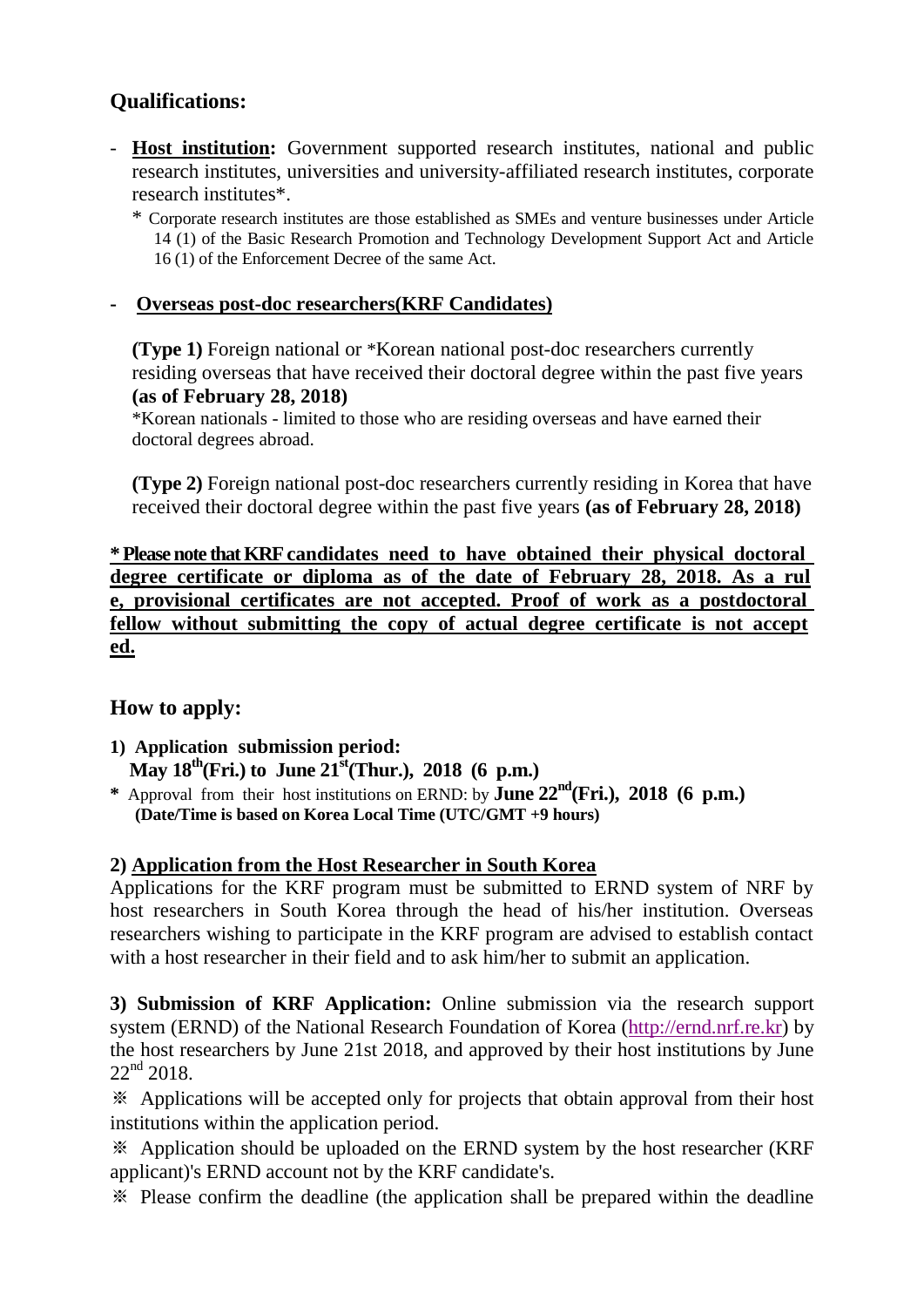and make certain the KRF application and necessary documentations required uploaded in time)

※ A host researcher can apply to host only one KRF candidate for each round.

## **4) Necessary documents to be submitted: Refer to [Note 1] < Materials to be Submitted> and Appendix documents.**

※ Please make the KRF application around total 30 pages except for cover, summary, attachments, and guidelines.

#### **5) Contact Information**

#### - **KRF program: Academic Infrastructure Support Team, NRF**

(042-869-6377/6381(for English))

-**Online application**: NRF researcher help system (1544-6118, Help Desk)

## **Evaluation Procedures**

| <b>Reviewing</b><br><b>Requirements</b> | <b>Selection Evaluation</b>                  | <b>Final Selection</b>               |
|-----------------------------------------|----------------------------------------------|--------------------------------------|
| Screening qualifications                | (1) Document examination<br>(2) Presentation | Announcement on<br>selection results |
| NRF                                     | <b>Evaluation Committee</b>                  | <b>Operating Committee</b>           |

※ Presentation (interview) will be scheduled for both host researchers (applicants) and overseas postdoc researchers (candidates) that have passed documents examination screening. For the presentation evaluation, both host researchers and \*overseas candidates are obliged to attend. \*Overseas candidates residing overseas who cannot attend the presentation evaluation will be connected via Skype

## **Assessment Criteria -All Applications**

- ∙ The quality of the proposed research project and necessity of support.
- ∙ Candidates' capacity, potential, and willingness to participate in the KRF program.
- ∙ Plans for supporting the growth (settlement) of candidates; infrastructure of host institutions.

∙ Suitability of proposal to the KRF program/objectives and appropriate amount of research grants.

## **<Schedule>**

| <b>Schedule</b>                     | <b>Details</b>                                                |  |
|-------------------------------------|---------------------------------------------------------------|--|
| May.18 <sup>th</sup> (Fri.)2018     | Announcement of the 2 <sup>nd</sup> round KRF program of 2018 |  |
| June.21 <sup>st</sup> (Thur.), 2018 | Application closed (18:00 Korea time)                         |  |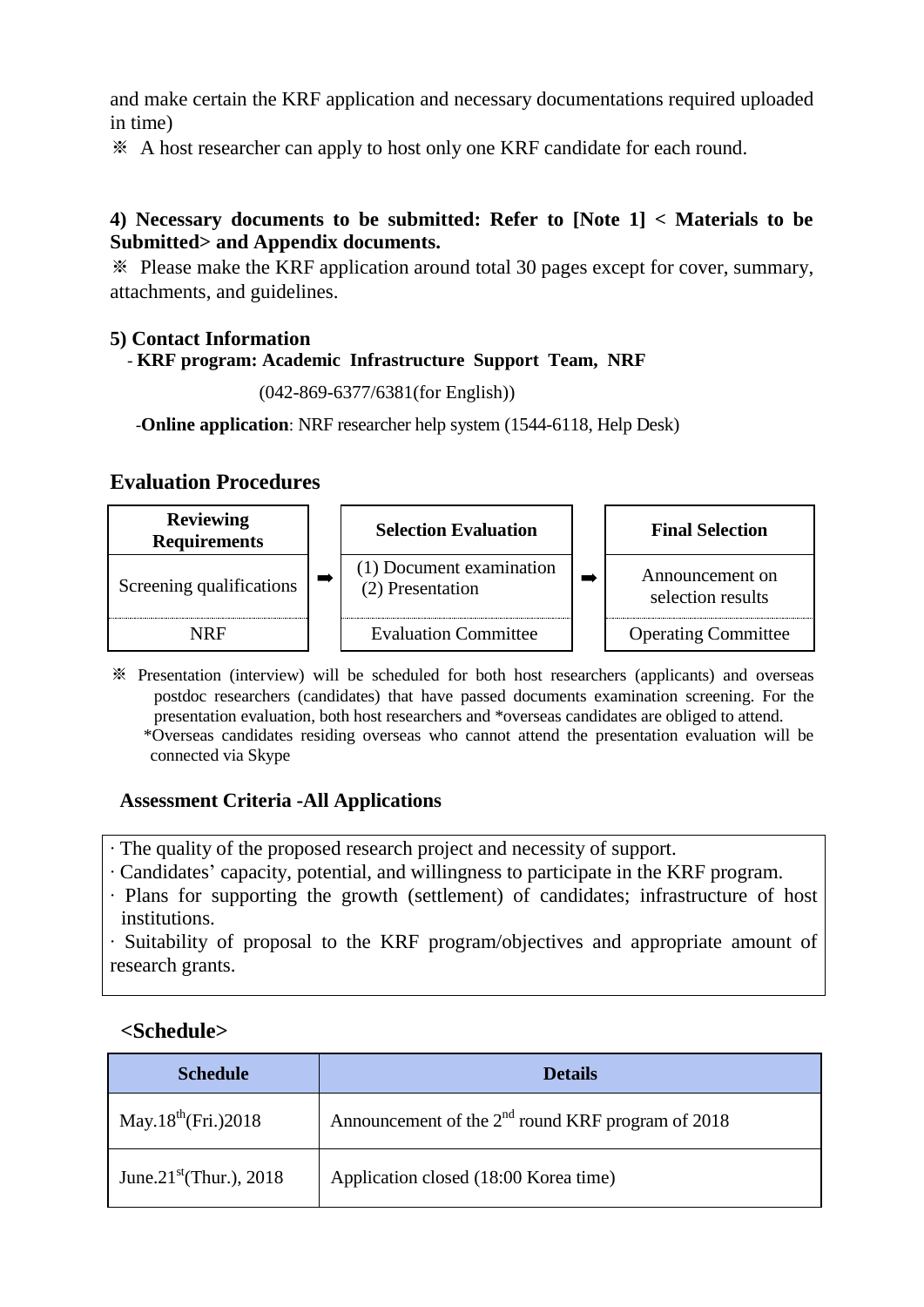| June. $22^{nd}$ (Fri.), 2018 | Approval from host institutions on ERND closed<br>$(18:00$ Korea time) |  |
|------------------------------|------------------------------------------------------------------------|--|
| July, 2018                   | Selection evaluation (document, presentation)                          |  |
| Early Aug., 2018             | Final selection                                                        |  |

## **Restrictions to Application or Participation**

- KRF fellows are required to enter the Republic of Korea and commence research within three months from the date of final selection.
- Host researchers subject to restrictions for participation in national R&D projects are allowed to apply and participate only if the period of such restriction terminates before the deadline for application submission.
- This program is excluded from the projects subject to the restrictions (The number of R&D projects that can be simultaneously conducted by a host researcher shall not exceed five, among which the number of R&D projects that can be simultaneously conducted as a principal investigator (PI) shall not exceed three) referred to in Article 32 of the Regulations on Management, etc. of National Research and Development Projects.
- Note  $1. <$  Documents to be submitted $>$
- Appendix 1. (Type 1) KRF application form (Type 2) KRF application form
	- 2. KRF guideline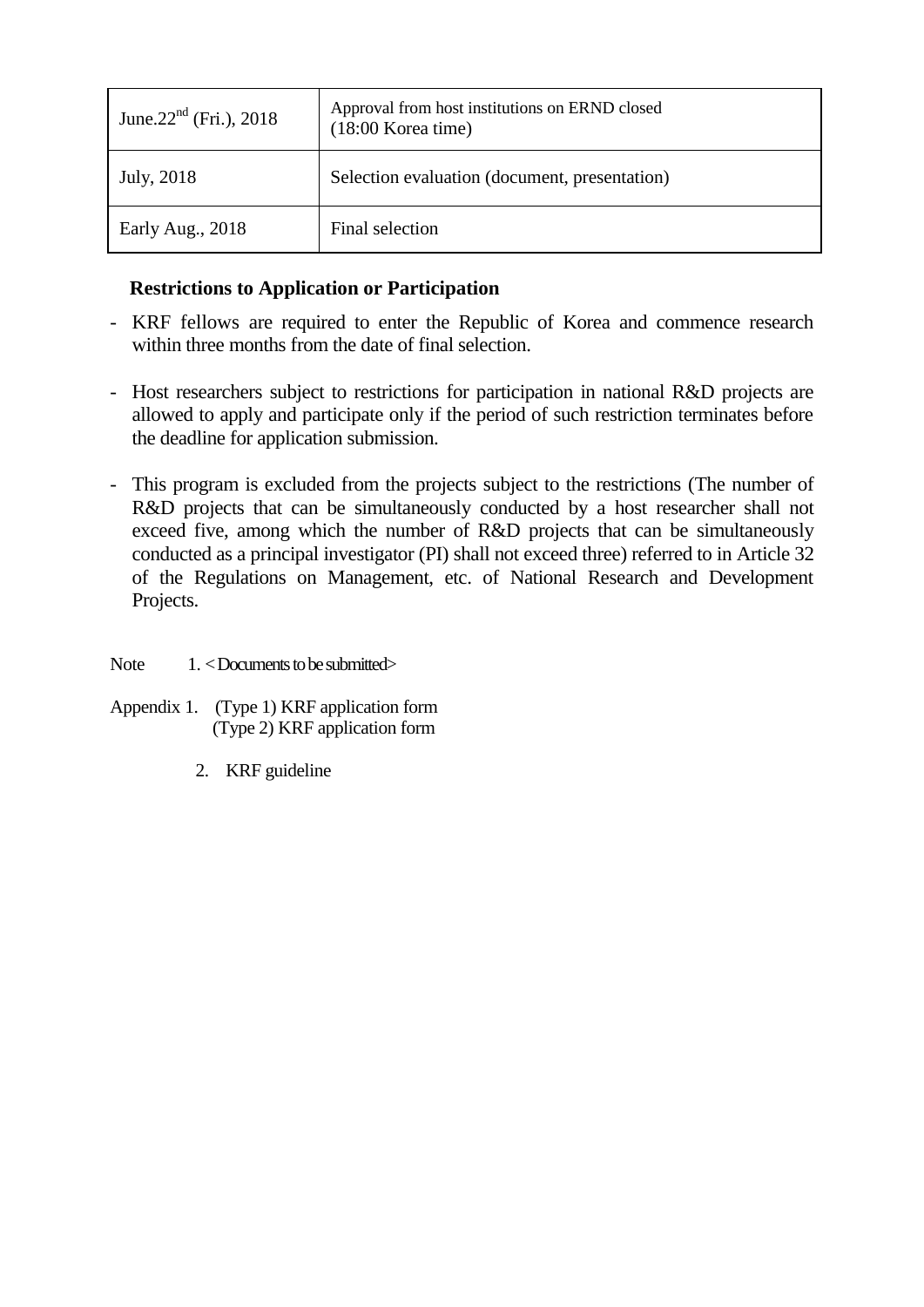## **[Note 1]**

## **< Documents to be submitted >**

| No. | <b>Title of Forms</b>                                                          | <b>Condition</b> |
|-----|--------------------------------------------------------------------------------|------------------|
| 1   | <b>KRF</b> application                                                         |                  |
| 2   | Agreement to personal information utilization                                  |                  |
| 3   | Pledge Agreement of Executing Contract of Integrity<br>(INTEGRITY DECLARATION) |                  |
| 4   | Resume of the KRF Candidate                                                    | Mandatory        |
| 5   | Certificate of Ph.D. degree and working experience of Candidate                |                  |
| 6   | Letters of recommendations- for candidate                                      |                  |
| 7   | Host institutions' confirmation to provide support                             |                  |
| 8   | Other certificates (Language-related certificates, etc.)                       | If applicable    |
| 9   | Evidential document for corporate research institute                           |                  |

※ **KRF candidate's physical doctoral degree certificate or diploma (copy) must be submitted**. As a rule, provisional certificates are not accepted. Proof of work as a postdoctoral fellow without submitting the copy of the actual degree certificate is not accepted. (**Only official certifications stating the degree conferral date issued by candidate's degree awarded by the university can be granted. Certificates not showing a degree conferral date or provisional certificates are not acceptable**.)

※ Allthe documentations including application form shall be written in **Korean** or **English**.

- If any documents required are written in a language other than Korean or English, please submit certified translations for all foreign language documents into Korean or English.

- KRF application form shall be written in Korean by KRF applicant (host researcher), however, portions regarding academic contents can be written in English in order to share research plans with the KRF candidate.

-"Chapter Ⅱ. Overseas Post-doc Researcher (Candidate)" shall be written by KRF candidate in Korean or English.

※ Résumé of theKRF candidate : No fixed form

- Please include KRF candidate's educational background (degree), career, research field, outstanding results in about 2~3 pages.

※ Letters of reference fortheKRF candidate

- 2 or more recommendations including from PhD professors except for the host researcher (no fixed form)

※ Any false information in documents submitted may lead to withdrawal of selection even after the final evaluation.